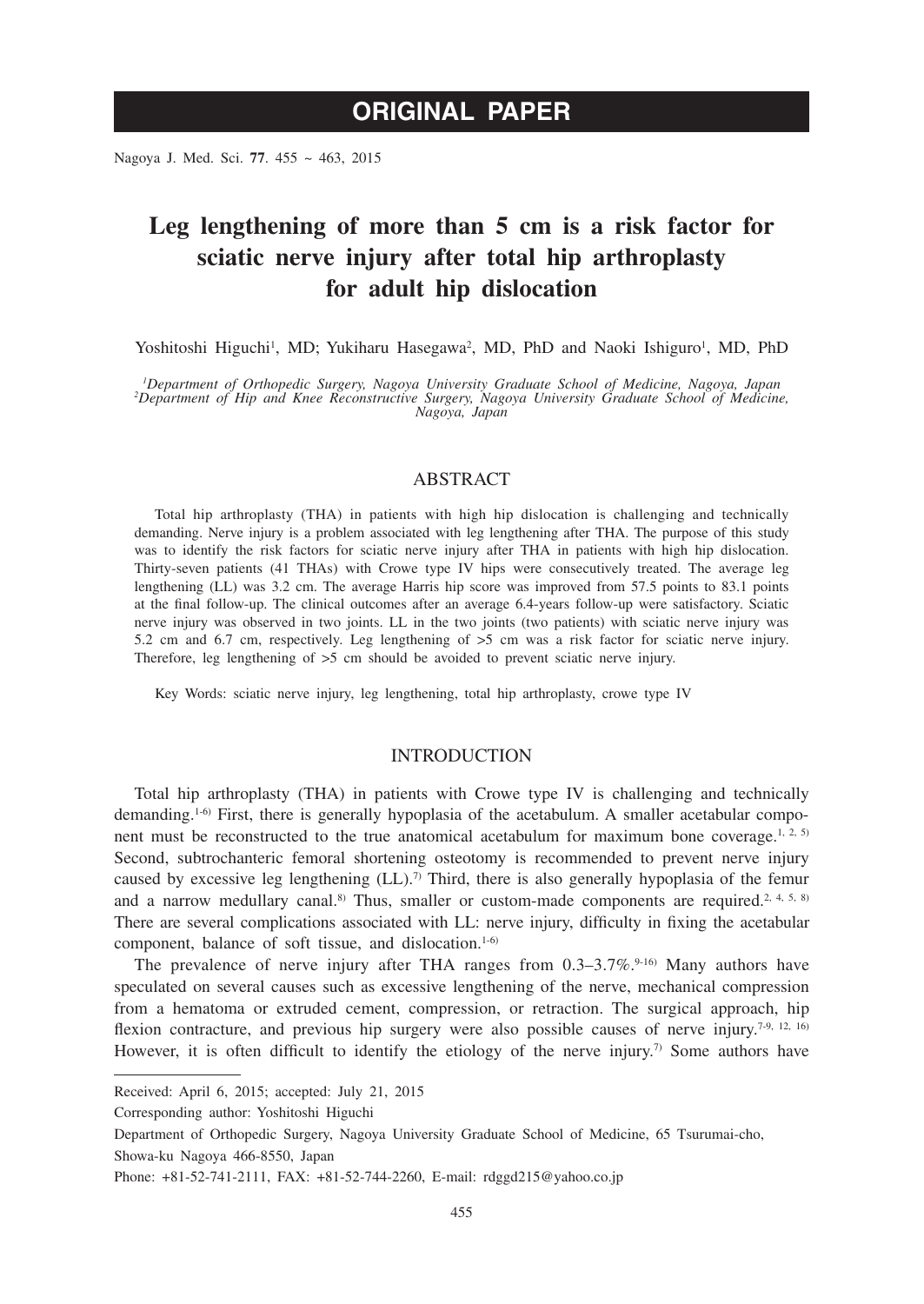suggested that LL of 2.7–5.4 cm was the cause of sciatic nerve injury.<sup>1, 3, 12, 16</sup> However, there is no report on the maximum safe amount of LL for preventing significant sciatic nerve injury.

It seems that the possible LL is regulated by the patient's height for preventing sciatic nerve injury.17)

Therefore, this study aimed to investigate the risk factors of sciatic nerve injury and to clarify the safe range of LL and relative LL to prevent sciatic nerve injury after THA in patients with Crowe type IV hips. Relative LL was calculated as follows (LL  $\div$  Body Height [BH]  $\times$  100 = % of LL/BH).

## MATERIALS AND METHODS

Between April 1992 and July 2013, we performed 41 consecutive THAs at our hospital in 37 patients with Crowe type IV hips. The indications for THA were severe hip pain and considerable difficulty in walking. Patients without hip pain did not have an indication for THA. A posterolateral approach with the patients in the lateral position was used. No trochanteric osteotomy was performed. The principle of THA is to achieve seating in the true acetabulum for the socket. Subtrochanteric femoral shortening osteotomy was performed if LL was  $>4$  cm.<sup>1)</sup> A previous study demonstrated that the gait pattern of patients with a unilateral high hip dislocation was greatly improved by limb length equalization at the time of THA.<sup>18)</sup> If the tension of the sciatic nerve was not tight by palpation during the operation, we changed our principle so that >5 cm LL was permitted after the consecutive treatment of 30 hips with high hip dislocation to correct for the limb length discrepancy. Informed consent was obtained from all patients, and permission to perform this study was granted from the ethical committee of our hospital.

All operations were performed by a single senior surgeon (Y. H.). Subtrochanteric femoral shortening osteotomy was performed in 27 joints. Femoral transverse shortening was performed in 22 hips and step-cut subtrochanteric femoral shortening osteotomy was performed in 5 hips, according to the methods by Paavilainen *et al.*5)

Radiographs of the standard anteroposterior view of the hips were examined one month and 6 months postoperatively and then annually by the NeoChart computer system (Fujitsu Co., Tokyo, Japan). Radiographic evaluations were performed by two independent surgeons (Y. H. and Y. H.). LL was measured radiographically as the distance between the horizontal teardrop line and the tip of the greater trochanter at six weeks before THA and one month postoperatively.<sup>7, 8)</sup> In cases of THA with subtrochanteric femoral shortening osteotomy, LL was calculated by subtracting the amount of femoral shortening from the amount of translation of the tip of the greater trochanter.<sup>17, 19)</sup> The resected femur was measured intraoperatively. The height of the tip of the greater trochanter in the neutral position was calculated by adjusting for the degree of abduction or adduction on each radiograph as much as possible.<sup>19)</sup> The measurement of LL was performed three times by each surgeon and was then averaged.

The Harris hip score (HHS) was evaluated at six weeks before THA, one year after THA, and at the final follow-up postoperatively. These were retrospectively reviewed and collected from the patients' medical record.

The diagnosis of the sciatic nerve injury, severity of the injury, and clinical presentation of the injury were collected from the patients' medical records. Sciatic nerve injuries were identified from clinical documents without any electrophysiologic examination. Weakness in dorsal and plantar flexion and numbness of the tibial and peroneal territories of the sciatic nerve were included in the sciatic nerve injury. Transient sensory deficit and no motor palsy were excluded.

We investigated the relationships among nerve injury; body mass index (BMI) classified ac-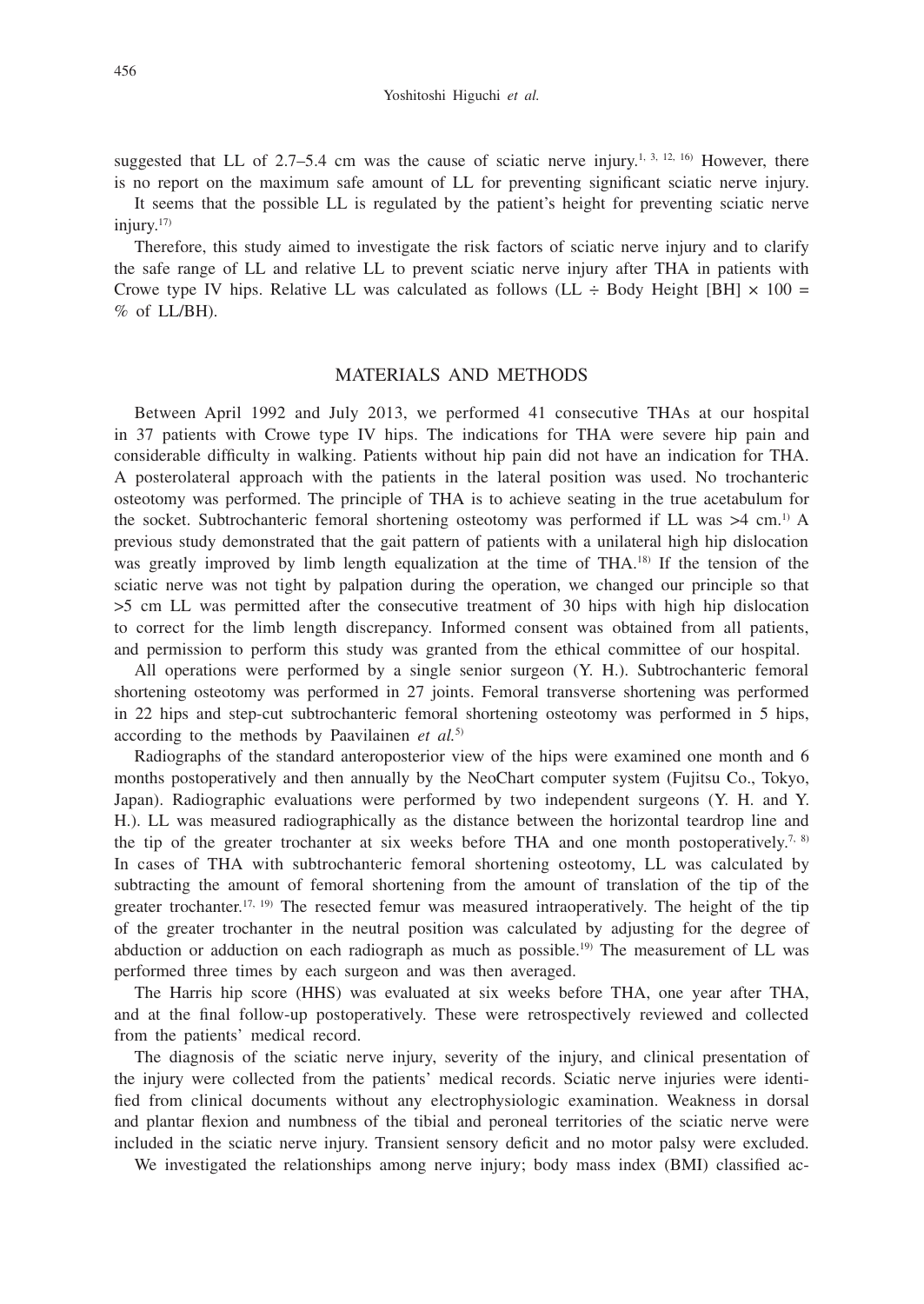cording to Farrell *et al.*  $\langle 25 \text{ kg/m}^2, 25 \text{ to } 30 \text{ kg/m}^2, \text{ and } 230 \text{ kg/m}^2 \rangle$ ; preoperative hip flexion angle classified according to Oe *et al.*  $(0-30^{\circ}, 31-60^{\circ}, 61-90^{\circ})$ , and  $91-120^{\circ}$ ; false acetabulum; and previous hip operations. $8, 16$ 

# STATISTICAL ANALYSIS

The statistical analyses included the Fisher's exact test, Kaplan-Meier survivorship analysis, and intraclass correlation coefficients (ICCs). All analyses were performed using SPSS, version 21 (IBM Corp., Armonk, NY, USA). The ICCs were used to address the inter-observer reliability. A p value <0.05 was considered statistically significant.

#### RESULTS

The demographics of this study group are shown in Table 1. There were 36 women and one man with a mean age of 61.3 years (range, 40–80 years) at the time of the operation. The patients' average height was 150.1 cm (range, 140–162 cm), average body weight was 50.5 kg (range, 38–74 kg), and BMI was 22.3 kg/m<sup>2</sup> (range, 15.7–29.6 kg/m<sup>2</sup>). The average follow-up was 6.4 years (range, 1–21 years).

| Parameters                  | Values                  |
|-----------------------------|-------------------------|
| Gender (female/male)        | 36/1                    |
| Age (years old)             | 61.3 (range, $40-80$ )  |
| Height (cm)                 | 150.1 (range, 140–162)  |
| Weight (kg)                 | 50.5 (range, 38–74)     |
| $BMI$ (kg/m <sup>2</sup> )  | 22.3 (range, 15.7–29.6) |
| Previous operation (yes/no) | 15/26                   |
| Follow-up (years)           | 6.4 (range, $1-21$ )    |

**Table 1** Patient demographics

BMI: body mass index

Thirty-seven (90.2%) of 41 joints had a BMI of  $\langle 25 \text{ kg/m}^2 \rangle$ . The preoperative hip flexion angles were as follows: 13 (31.7%) of 41 joints were  $31-60^\circ$  and 20 joints (48.8%) were 61–90°. Eighteen hips (43.9%) of 41 joints had false acetabulums, and 15 (36.6%) of 41 joints had previous operations of the hip.

The previous Schanz osteotomy had been performed in 13 joints, open reduction had been performed in one joint for congenital dislocation, and a previous operation had been performed in one hip joint for septic arthritis.

The mean limb length discrepancy observed radiographically in the 33 patients with unilateral high hip dislocation was reduced from 6.1 cm (range, 3.0–8.0 cm) to 1.7 cm (range, 0–3.3 cm). The mean length of excised femoral segment was 2.7 cm (range, 1.5–3.5 cm).

The mean LL was 3.2 cm (range, 1.5–6.7 cm) (ICC: 0.887, 95% confidence interval [CI]: 0.611–0.971). Sciatic nerve injury was observed in two joints (4.9%). Femoral nerve injury and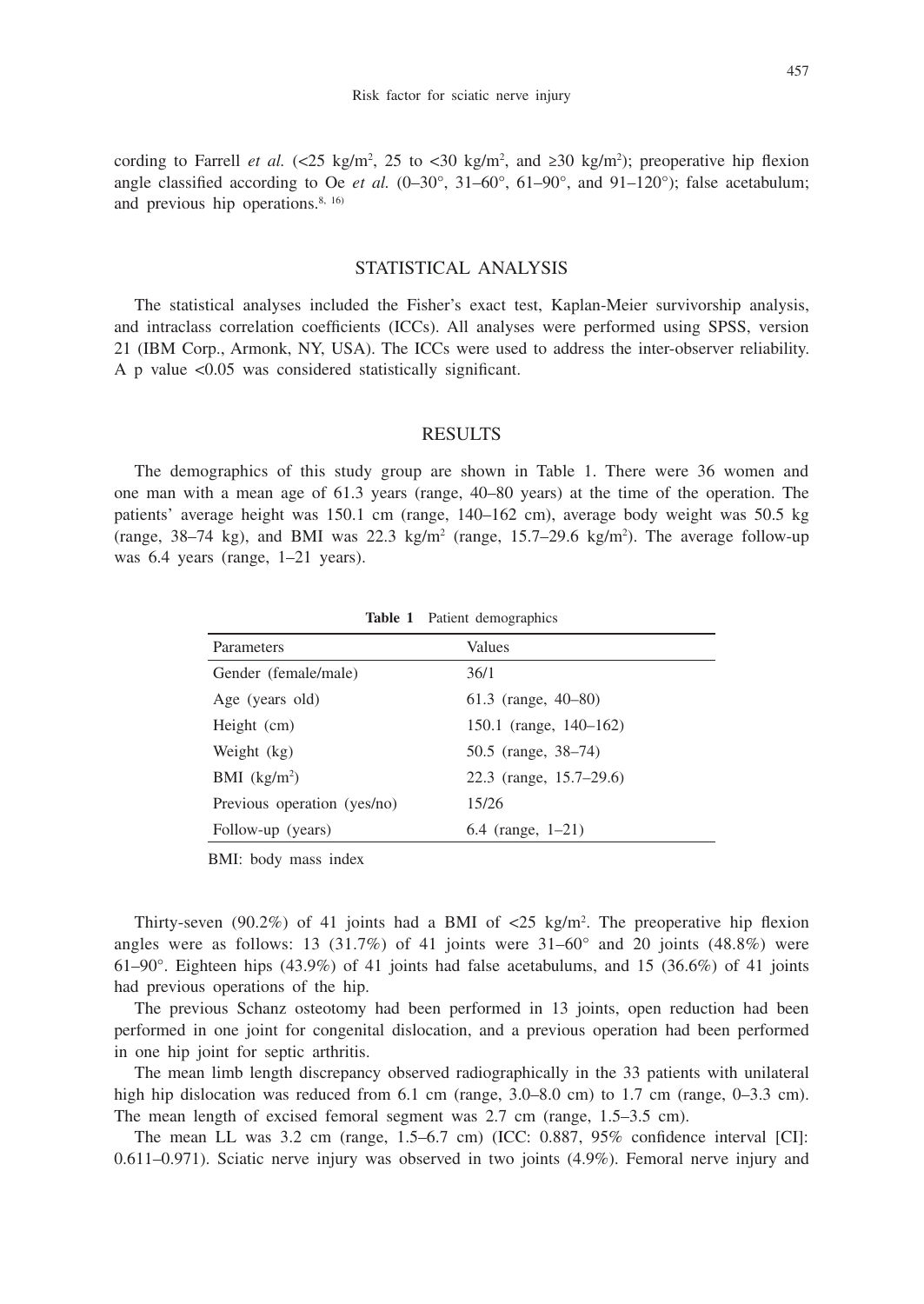| Case           | Age | Sex | Body height (cm) | $LL$ (cm) | $%$ of LL/BH | Sciatic nerve injury |
|----------------|-----|-----|------------------|-----------|--------------|----------------------|
|                | 69  | F   | 143              | 5.2       | 3.64         | $^+$                 |
| 2              | 57  | F   | 155              | 6.7       | 4.32         | $^+$                 |
| 3              | 68  | F   | 157              | 6         | 3.82         |                      |
| $\overline{4}$ | 80  | F   | 155              | 5.7       | 3.68         |                      |
| 5              | 73  | M   | 162              | 5.4       | 3.33         |                      |
| 6              | 44  | F   | 158              | 5.3       | 3.35         |                      |
|                | 73  | F   | 155              | 5.1       | 3.29         |                      |
|                |     |     |                  |           |              |                      |

**Table 2** Summary of patient's date with LL>5.0 cm

LL: leg lengthening

BH: Body height

% of LL/BH: Leg Lengthening /Body height ×100

peroneal nerve injury were not observed. The mean operative time and blood loss were 174 min (range,  $57-240$  min) and  $714$  g (range,  $200-1,200$  g), respectively. At the final follow-up, the preoperative mean HHSs were improved from 57.5 points (range, 21–74 points) to 83.1 points (range, 74–94 points).

LL in the two joints (two patients) with sciatic nerve injury was 5.2 cm and 6.7 cm, respectively. The % of LL/BH in patients with sciatic nerve injury was 3.64% and 4.32% (Table 2). Postoperative computed tomography (CT) scans did not reveal any hematomas or extruded cement in the two joints with a cemented acetabular component. Three months postoperatively, a patient achieved complete neurological recovery (Table 2, case 1), but another patient had moderate numbness in the foot and severe motor palsy with a persistent foot drop, which required a molded ankle foot orthosis (Table 2, case 2) (Fig. 1).

There was no joint of the  $34$  joints with a sciatic nerve injury that had an LL of  $\lt 5.0$  cm. However, sciatic nerve injury was observed in two joints of the 7 joints that had an LL of  $>5.0$ cm. Sciatic nerve injury occurred more in the joints that had an LL of  $>5.0$  cm than in joints that had an LL of  $\leq 5.0$  cm (p = 0.00256) (Table 3).

The heights of the patients who had an LL of  $>5.0$  cm and a sciatic nerve injury were 155 cm and 143 cm, respectively. The heights of patients who had an LL of >5.0 cm without a sciatic nerve injury were 162 cm, 158 cm, 157 cm, and 155 cm, 155 cm. the heights of the patients with a sciatic nerve injury were smaller than those without a sciatic nerve injury (Table 2). It has been assumed that a sciatic nerve injury occurs in an extremity that is lengthened by a percentage of LL/BH of 3.5. Sciatic nerve injury occurred more in the joints that had a percentage of LL/BH of  $\geq 3.5$  than in joints that had a percentage of LL/BH of  $\lt 3.5$  (p = 0.0073) (Table 2). An LL of >5.0 cm and a percentage of LL/BH of  $\geq 3.5$  were significant risk factors of sciatic nerve injury (Table 3).

The operative time and blood loss were not associated with sciatic nerve injury ( $p = 0.536$ ) and  $p = 0.751$ , respectively). False acetabulums, previous operation, BMI, and the preoperative hip flexion angle were not associated with sciatic nerve injury (Tables 3).

Revision was performed in six joints due to osteolysis and in one joint due to loosening of the femoral component. The Kaplan-Meier survivorship at 5 and 10 years revealed a cumulative survival rate of 89.8% and 73.3%, respectively, with any implant revision as the end point.

Dislocation was observed in six joints (14.6%). Four joints were successfully treated conservatively by using single closed reduction, and two joints were treated using surgical reduction.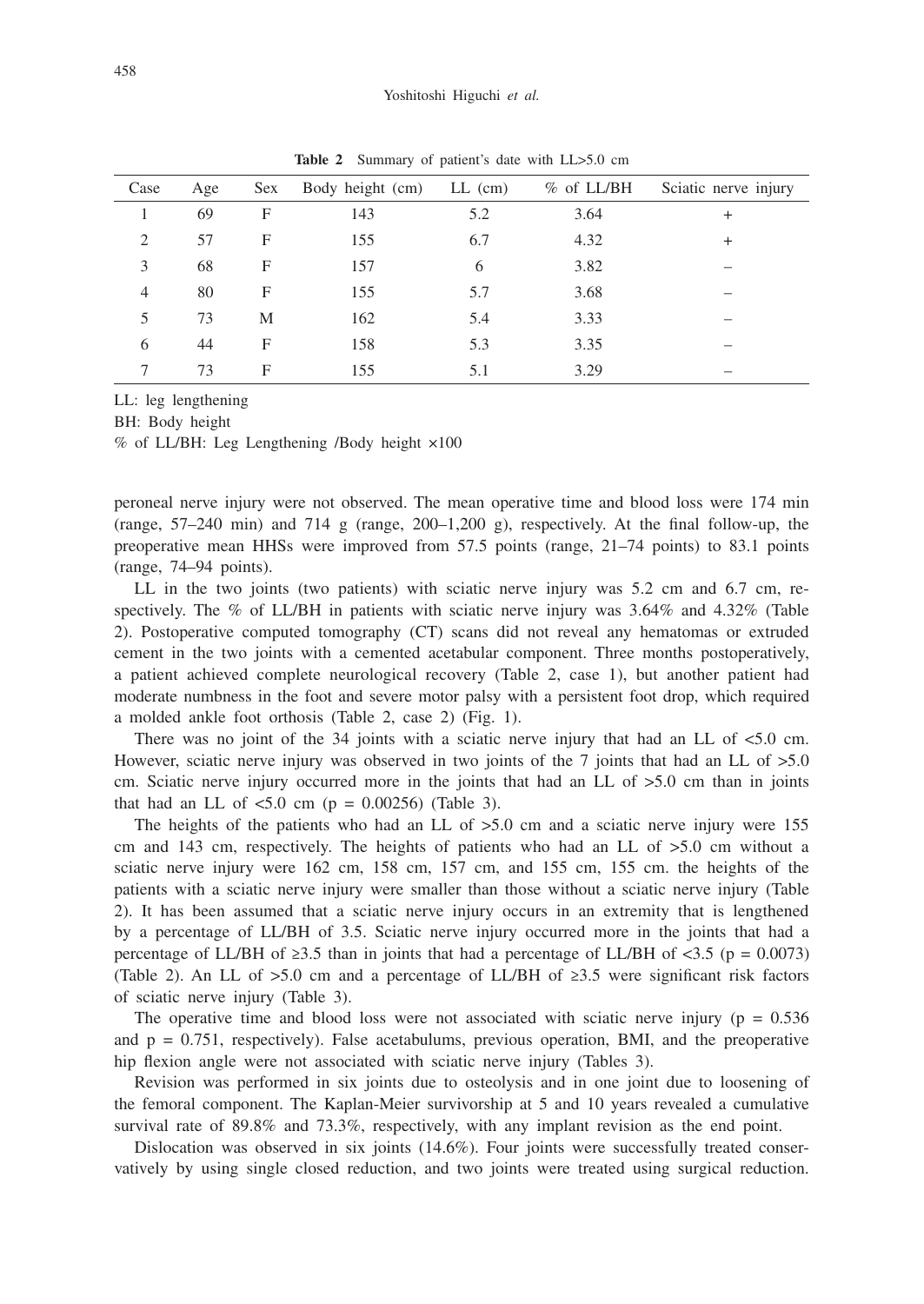

**Fig. 1 a)**



**Fig. 1 b)**

**Fig. 1** A 57-year-old woman with a height of 155 cm, weight of 45 kg, and a preoperative hip flexion angle of 120º. a) Preoperative radiograph showing a high dislocation of the right hip due to congenital hip dislocation with a leg length (LL) discrepancy of 8.7 cm. The LL is 8 cm in the preoperative planning. b) Total hip arthroplasty is performed with 3.0 cm femoral osteotomy using an Exeter stem. Postoperative radiograph after 6.7 cm LL with a percentage of LL/body height of 4.32, which is beyond the expectation. She noticed a weakness in dorsal and plantar flexion and numbness of the tibial and peroneal territories of the sciatic nerve postoperatively. One year postoperatively, she had moderate numbness in the foot and severe motor palsy with a persistent foot drop, which required a molded ankle orthosis.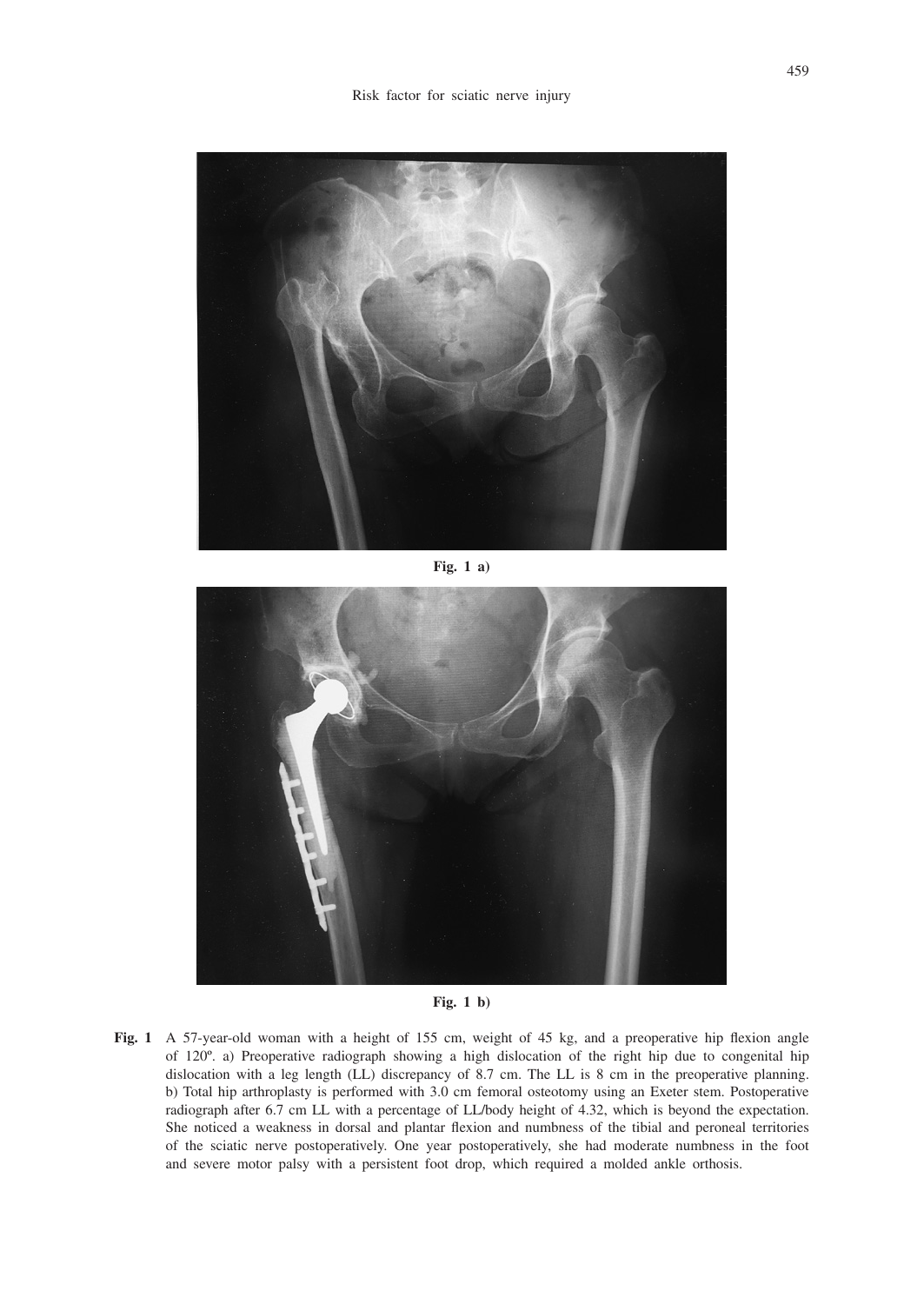|                                          | Sciatic nerve injury |                |         |
|------------------------------------------|----------------------|----------------|---------|
| Variable                                 | $+$ (joints)         | $-$ (joints)   | p value |
| ${\rm LL}$                               |                      |                |         |
| $>5$ cm                                  | $\mathfrak{2}$       | 5              | 0.0256  |
| $<$ 5 cm                                 | $\overline{0}$       | 34             |         |
| $%$ of LL/BH                             |                      |                |         |
| $>3.5\%$                                 | $\mathfrak{2}$       | $\mathfrak{2}$ | 0.0073  |
| $<3.5\%$                                 | $\overline{0}$       | 37             |         |
| False acetabulum                         |                      |                |         |
| $\ddot{}$                                | $\boldsymbol{0}$     | 18             | 0.4951  |
|                                          | $\mathfrak{2}$       | $21\,$         |         |
| Previous operation                       |                      |                |         |
| $\ddot{}$                                | $\boldsymbol{0}$     | 15             | 0.3963  |
|                                          | $\mathfrak{2}$       | 24             |         |
| <b>BMI</b>                               |                      |                |         |
| $<$ 25 $kg/m2$                           | $\mathfrak{2}$       | 35             | 0.6335  |
| 25 to $\langle 30 \text{kg/m}^2 \rangle$ | $\overline{0}$       | $\overline{4}$ |         |
| preoperative hip flexion angle           |                      |                |         |
| $0 - 30^\circ$                           | $\boldsymbol{0}$     | $\mathbf{1}$   | 0.4516  |
| $31 - 60^{\circ}$                        | 1                    | 12             |         |
| $61 - 90^\circ$                          | $\boldsymbol{0}$     | $20\,$         |         |
| $91 - 120^\circ$                         | $\mathbf{1}$         | 6              |         |

**Table 3** Sciatic nerve injury and risk factors

LL: leg lengthening BH: Body height % of LL/BH: Leg Lengthening /Body height ×100 BMI: body mass index

There were no postoperative infections.

## DISCUSSION

Farrell *et al.* reported that a large number of THAs showed a statistically significant correlation between LL and nerve injury; however, they did not report on the cut-off values of LL for preventing nerve injury, because there was a small difference in LL between patients with nerve injury  $(1.7 \text{ cm})$  and those without  $(1.1 \text{ cm})$ .<sup>16)</sup> In this study, there was a large difference between patients with nerve injury (5.95 cm) and those without (3.05 cm), enabling us to report on cut-off values. According to Nercessian at al., the maximum safe LL was 4.05 cm.<sup>20)</sup> However, this was not statistically significant. In the present study, there was no patient with a sciatic nerve injury who had LL of < 5.0 cm. Therefore, we considered that the maximum safe LL was 5 cm for

Fisher's exact test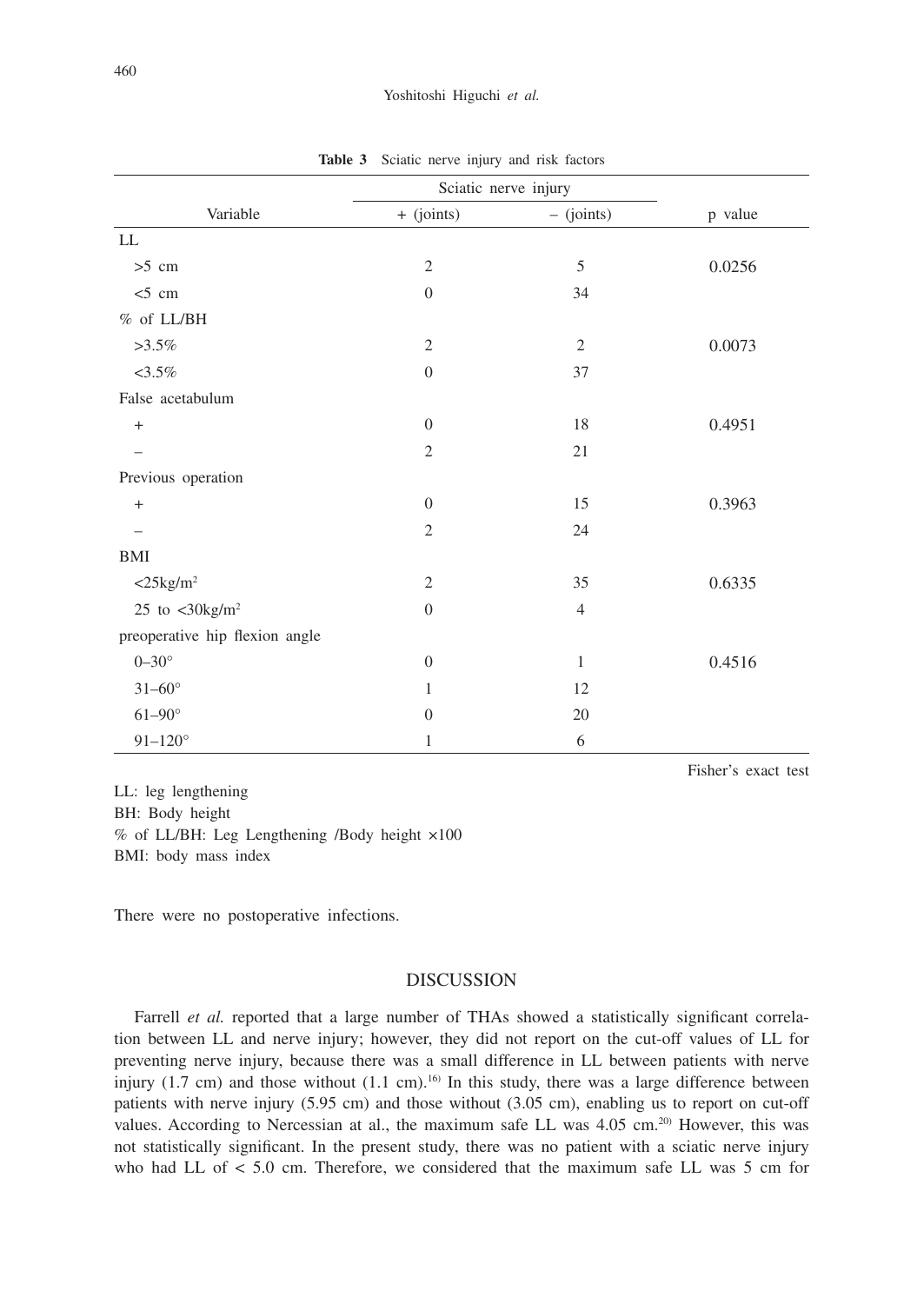preventing sciatic nerve injury. If the postoperative leg length discrepancy remains within LL < 5.0 cm, an extension shoe is the way to correct the leg length discrepancy.

Myelinated fibers of the palmar nerve showed moderate degenerative changes in the myelin sheath by lengthening of 8% of the metacarpal length, and it became severe at 20% of lengthening.21) According to Feldesman *et al.*, the femur/stature ratio of Asians was 26.5 and the estimated femur length in our study was  $39.75$  cm.<sup>22)</sup> We did not measure the femur length in this study. By calculating the estimated femur length (39.75 cm) and cut-off values of LL (5.0 cm), the maximum safe LL was up to 12.6% of the femur length in order to prevent nerve injury, which was between 8% and 20%. This finding is reasonable to support that LL of  $>5.0$  cm was a risk factor for sciatic nerve injury.

There are few reports on the correlation between sciatic nerve injury and the patients' height. An LL of >3.0 cm could increase the risk of nerve palsy in patients with a short stature.<sup>19)</sup> Sciatic nerve injury was observed in two joints of the 7 joints that had an LL of >5.0 cm. The height of patients with a sciatic nerve injury was shorter than those without a sciatic nerve injury. We believe that an LL of  $>5.0$  cm is one of the risk factors for sciatic nerve injury, and patients with a shorter height are more at risk.

Revision was performed in six joints (14.6%) due to osteolysis. These socket liners were comprised of non-cross-linked polyethylene. Recently, the incidence of osteolysis has dramatically decreased because of the development of highly cross-linked polyethylene.

This study has several limitations. First, this study was retrospective in nature and had a relatively small number of patients. Second, there were cases that underwent THA with subtrochanteric femoral shortening osteotomy or without osteotomy. We cannot elucidate the absolute indication of subtrochanteric femoral shortening osteotomy for preventing sciatic nerve injury. An intraoperative assessment of nerve tension by palpation was the only indication for subtrochanteric femoral shortening osteotomy. However, after 30 hip joints, we tried to lengthen the unilateral high hip dislocation to equalize the leg length as much as possible, since patients complained of leg discrepancy after unilateral dislocated hip after THA. Even in acceptable tension by finger palpation, two hips developed sciatic nerve injury. We stopped the sciatic nerve palpation to prevent sciatic nerve injury. Third, we could only determine sciatic nerve injury in cases with obvious motor palsy in clinical practice when it was documented in the patients' record. Because of the retrospective study design, we could not detect mild sciatic nerve injury. In the future, sciatic nerve injury should be prevented by using motor evoked potentials (MEPs), somatosensory evoked potentials (SEPs) during operation.<sup>7, 23, 24)</sup> Fourth, we assessed LL by using standard anteroposterior radiographs with errors of measurement caused by the adduction of flexion contracture. Fifth, we did not measure the femur length in this study. Tanoue *et al.* noted that LL should be within 10% of femoral length to prevent sciatic nerve injury.25) We should evaluate not only the LL/BH ratio but also the relationship between LL and femoral length to prevent sciatic nerve injury.

# CONCLUSIONS

Although, multiple factors may affect safe LL for preventing a sciatic nerve injury, our study indicated that an LL of >5.0 cm was one of the risk factors for sciatic nerve injury after THA for adult hip dislocation. Further study with a large cohort is needed to elucidate the maximum safe LL for preventing a sciatic nerve injury.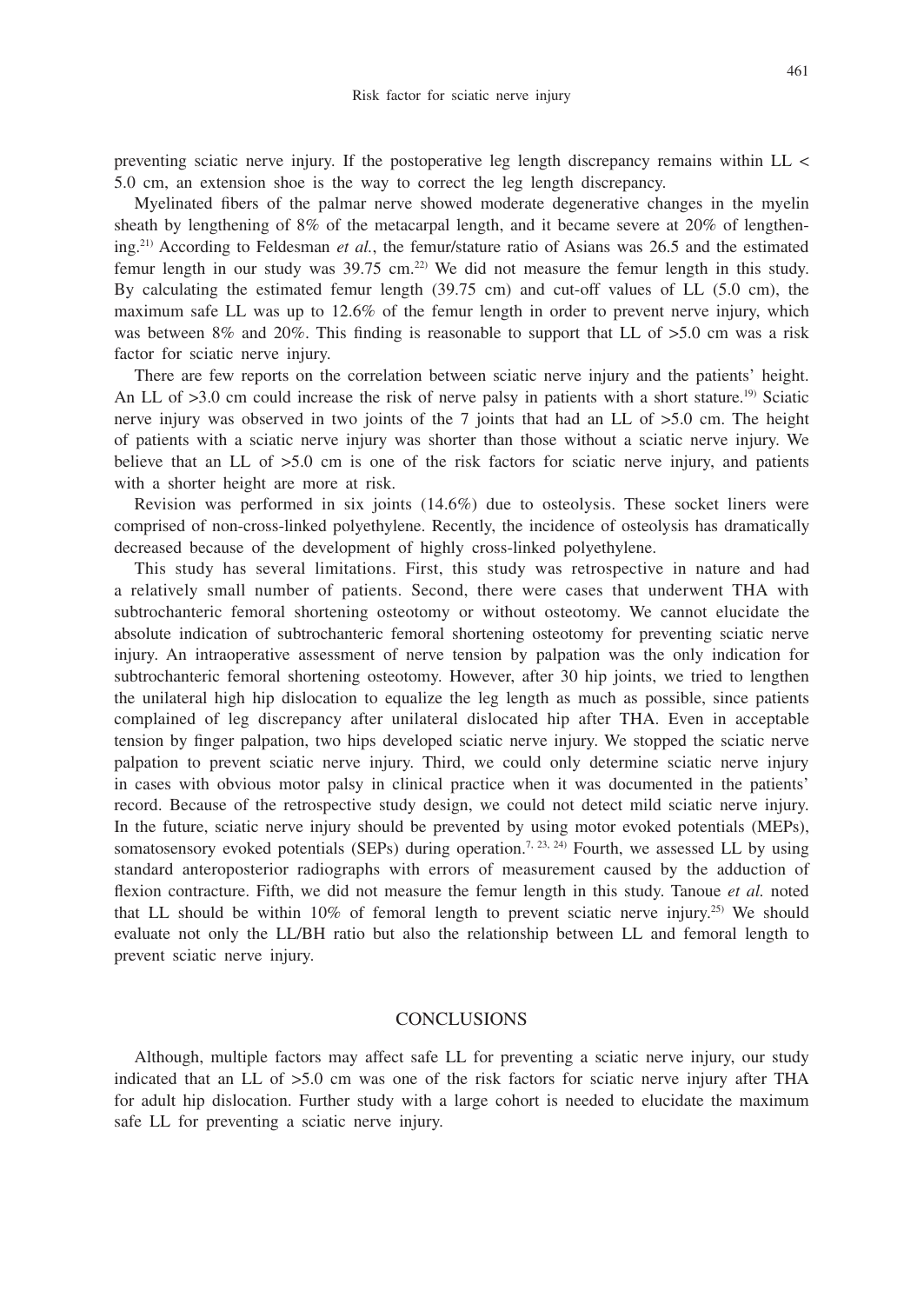## CONFLICT OF INTEREST

Yoshitoshi Higuchi and Naoki Ishiguro disclose no financial support of relationship that may pose conflict of interest.

Yukiharu Hasegawa discloses financial support to the department of Hip and Knee Surgery, Nagoya University Graduate School of Medicine from Stryker Co. , Yoshida Hospital, and Nagoya Orthopedic Clinic.

## REFERENCES

- 1) Hasegawa Y, Iwase T, Kanoh T, Seki T, Matsuoka A. Total Hip Arthroplasty for Crowe Type4 Developmental Dysplasia. *J Arthroplasty*, 2012; 27: 1629–1635.
- 2) Dunn HK, Hess WE. Total hip replacement in chronically dislocated hips. *J Bone Joint Surg Am*, 1976; 58: 838–845.
- 3) Crowe JF, Mani VJ, Ranawat CS. Total hip replacement in congenital dislocation and dysplasia of the hip. *J Bone Joint Surg Am*, 1979; 61: 15–23.
- 4) Hartofilakidis G, Stomos K, Ioannidis TT. Low friction arthroplasty for old untreated congenital dislocation of the hip. *J Bone Joint Surg Br*, 1988; 70: 182–186.
- 5) Paavilainen T, Hoikka V, Solonen KA. Cementless total hip arthroplasty for severe dysplastic or dislocated hips. *J Bone Joint Surg Br*, 1990; 72: 205–211.
- 6) Krych AJ, Howard JL, Trousdale RT, Cabanela ME, Berry DJ. Total hip arthroplasty with shortening subtrochanteric osteotomy in Crowe type IV developmental dysplasia. *J Bone Joint Surg Am*, 2009; 91(9): 2213–2221.
- 7) Eggli S, Hankelmayer S, Muller ME. Nerve palsy after leg lengthening in total replacement arthroplasty for developmental dysplasia of the hip. *J Bone Joint Surg Br*, 1999; 81(5): 843–845.
- 8) K Oe, H Iida, T Nakamura, N Okamoto, T Wada. Subtrochanteric shortening osteotomy combined with cemented total hip arthroplasty for Crowe group IV hips. *Arch Orthop Traum Surg*, 2013; 133: 1763–1770.
- 9) Johanson NA , Pellicci PM, Tsairis P, Salvati EA. Nerve injury in total hip arthroplasty. *Clin Orthop Relat Res*, 1983; 179: 214–222.
- 10) Navarro RA, Schmalzried TP, Amstutz HC, Dorey FJ. Surgical approach and nerve palsy in total hip arthroplasty. *J Arthroplasty*, 1995; 10: 1–5.
- 11) Schmalzried TP, Amstutz HC, Dorey FJ. Nerve palsy associated with total hip replacement. Risk factors and prognosis. *J Bone Joint Surg Am*, 1991; 73: 1074–1080.
- 12) Edwards BN, Tullos HS, Noble PC. Contributory factors and etiology of sciatic nerve palsy in total hip arthroplasty. *Clin Orthop Relat Res*, 1987; 218: 136–141.
- 13) Weber ER, Daube JR, Coventry MB. Peripheral neuropathies associated with total hip arthroplasty. *J Bone Joint Surg Am*, 1976; 58: 66–69.
- 14) Solheim LF, Hagen R. Femoral and sciatic neuroplathies after total hip arthroplasty. *Acta Orthop Scand*, 1980; 51: 531–534.
- 15) Weale AE, Newman P, Ferguson IT, Bannister GC. Nerve injury after posterior and direct lateral approaches for hip replacement. A clinical and electrophysilogical study. *J Bone Joint Surg Br*, 1996; 78: 899–902.
- 16) Farrell CM, Springer BD, Haidukewych GJ. Motor nerve palsy following primary total hip arthroplasty. *J Bone Joint Surg Am*, 2005; 87: 2619–2625.
- 17) Kawai T, Tanaka C, Ikenaga M, Kanoe H. Cemented Total Hip Arthroplasty with Transverse Subtrochanteric Shortening Osteotomy for Crowe Type IV Dislocated Hip. *J Arthroplasty*, 2011; 26: 229–235.
- 18) Lai KA, Shen WJ, Huang LW, Chen MYY. Cementless Total Hip Arthroplasty and Limb Length Equalization in patients with Unilateral Crowe type IV Hip Dislocation. *J Bone Joint Surg Am*, 2005; 87: 339–345.
- 19) Takao M, Ohzono K, Nishii T, Miki H, Nakamura N, Sugano N. Cementless Modular Total Hip Arthroplasty with Subtrochanteric Shortening Osteotomy for Hip with Developmental Dysplasia. *J Bone Joint Surg Am*, 2011; 93 :548–555.
- 20) Nercessian OA, Piccouluga F, Eftekhar NS. Postoperatives sciatic and femoral nerve palsy with reference to leg lengthening and medialization/lateralization of the hip joint following total hip arthroplasty. *Clin Orthop Relat Res*, 1994; 304: 165–171.
- 21) Ippolito E, Peretti G, Bellocci M, Farsetti P, Tudisco C, Caterini R. Histology and ultrastructure of arteries,